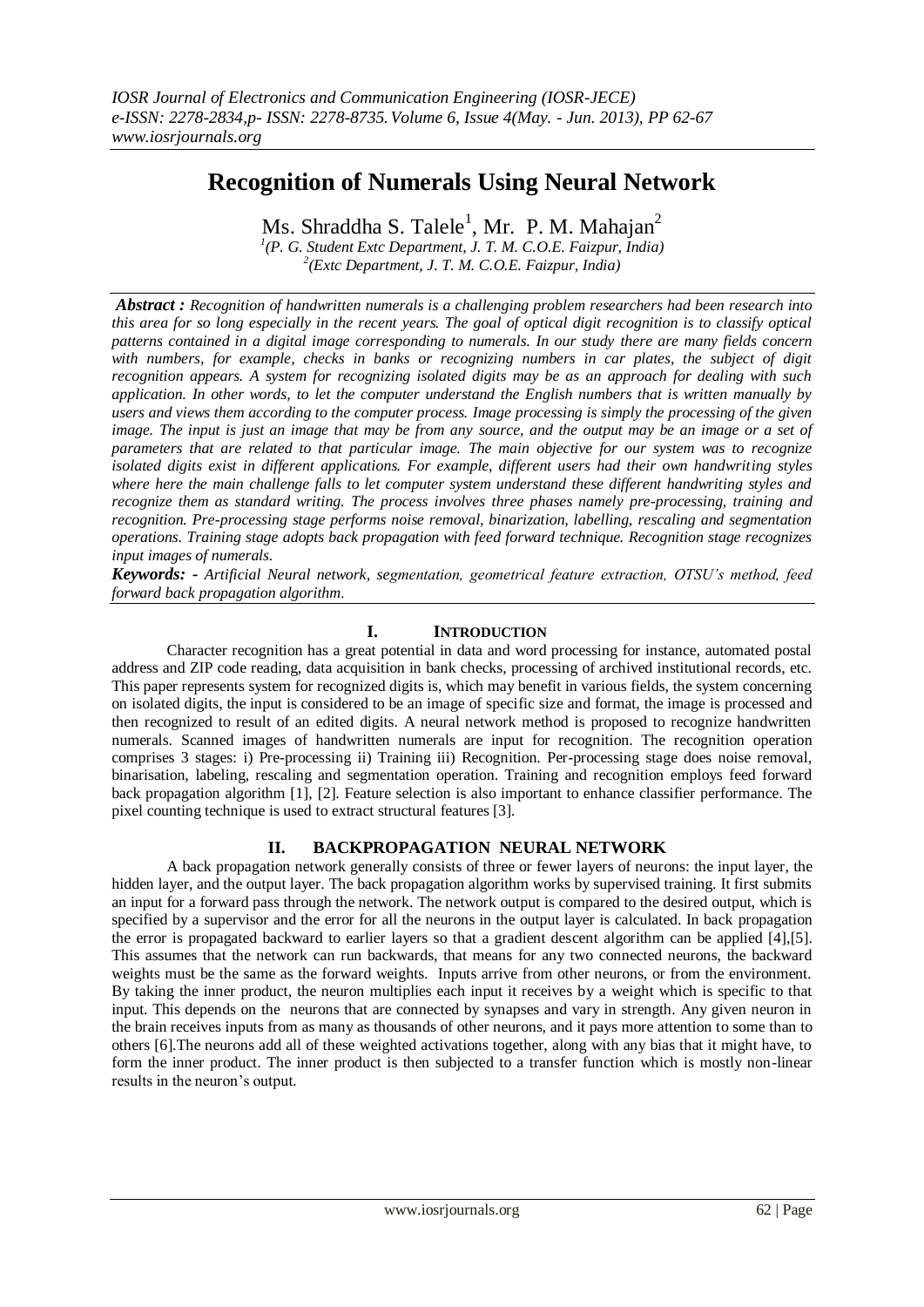

Fig1: Feed forward back-propagation neural network

Back propagation networks consist of either two or three layers of neurons and all the neurons behave as shown in figure. Any given neuron receives input from all neurons in the preceding layer, and it sends its output to all neurons in the layer below.

### **III. FEATURE EXTRACTION**

We have used geometrical feature set is a structural feature set. The pixel counting technique is used to extract structural features. In this technique, the pixels are detected in each row or column of the portion of the image where feature is to be extracted. The pixel counting technique is very useful to find any structural feature from the image and can tolerate the variances in the position of pixels, which form a particular feature. Structural features are extracted from each image. The digits are divided into 5 classes depending upon the similarity in features:

*Class 1*- It includes digits 0 and 8.

*Class 2*- It includes only digit 1.

*Class 3*- It includes digits 2 and 3.

*Class 4*- It includes digits 7, 4 and 9.

*Class 5*- It includes digits 5 and 6.

Class 2 has one further subdivision called class 6. The properties of this class are similar to class 3. Similarly, class 4 has two subdivisions, one for digit 4 whose properties are similar to digit 9 and second for digit 9 that has lower bar. There are total 17 features included to recognize the digits. The handwritten digits by one writer have roughly the same orientation, size and slant; although some variations exist that vary over the whole image. These variations are large enough to affect the features considerably, if slant and size variant features are used. However, by using features invariant to size, rotation and skew, a large variability is allowed. It is possible to find size and slant directions in the feature space using statistical features. However, digits with unusual size, rotation will not be correctly classified. An appropriate solution is therefore to use a mix of variant and invariant features. After a careful analysis of shape of digits for different sizes, fonts and slants, two sets of features are developed. The Features are divided into two sets:

*(1) Set S1 - Size and slant invariant features.*

*(2) Set S2 - Size and slant variant features.*

The Set S1 contains 11 features. The slant up to 45 degree in clockwise or anti clockwise direction of vertical image is taken. The user writes up to this slant in routine life. The slant is different from rotation. In rotation whole of the image is shifted but slant is just a slope of the image. Also size is different from scaling. So two assumptions are made about data:

(1) The data can have up to 45 degree slant either in clockwise or anticlockwise direction. This assumption is made after analysing data of 50 users.

(2) The digits are complete and have no missing parts. The broken digits up to 3-4 pixels are considered.

The size of a single digit has been taken of size varying from 16 by 16 to 300 by 400 pixels. The pixels of the digit images are stored in two dimensional array. Then all features are extracted by manipulation on this two-dimensional array. The following features are extracted from the digits: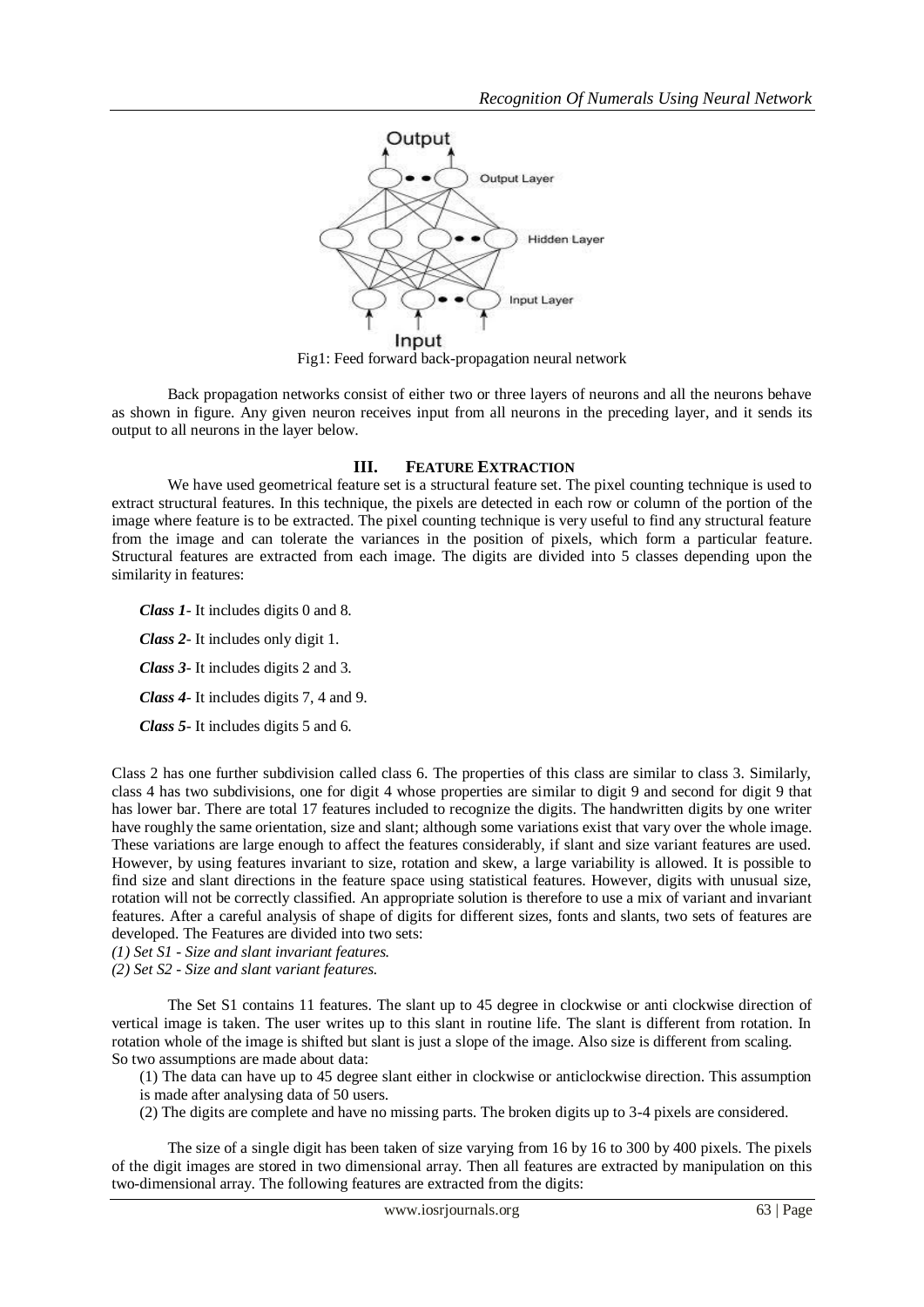*(1) F1 - Presence of side bars on Left and right side of the image* - If 90% part of the image has side bar on both sides then it is taken as 1 otherwise 0. It distinguishes class 1 from other classes. This feature is extracted by pixel counting method.

*(2) F2- Presence of one Lower sidebar (in 20% part of the image) on either side of the image -* If lower 20% part of the image has one side bar then it is taken as 1 otherwise 0. It distinguishes class 2 and class 4 from others.

*(3) F3 - The whole digit is vertical straight line only* This feature is taken by pixel counting in vertical direction. If whole digit is vertical straight line it is taken as 1 otherwise 0. This feature distinguishes class 2 from other classes.

*(4) F4 - Upper right edge* - If edge is there it is taken as 1 otherwise 0. This feature distinguishes class 5 from other classes.

*(5) F5 - Angle on left side in upper 80% part of the digit* This feature is taken by following contour profile. The 45 degree angle is taken as a feature to distinguish digit 4 from digit 9.

*(6) F6- Convergence* - This feature is taken as 1 if there is anywhere convergence in middle 80% portion of the image otherwise 0. This feature is taken to distinguish digit 0 from digit 8.

*(7) F7- Double loop with center single line* - This feature helps in separating certain cases of digit 2 from others.

*(8) F8 - Absence of middle left side bar (20%portion missing in middle) -* This feature distinguishes digits 2 and 3vfrom others. This portion is missing in digits 2 and 3.

*(9) F9 - Second topmost periphery* - This feature is very useful to differentiate digit 7 from digits 4 and 9.

*(10) F10 - Upper and lower right converge* - This feature is very important to separate digit 3 from digit 2 and other digits.

*(11) F11 - Left side bar (in 90% portion)* - This feature distinguishes digit 6 from digit 5. This feature is taken by following contour profile starting from upper left side pixel. The Set S2 contains 6 features. These features are not slant invariant but are size invariant. The feature is taken as 1 if the feature exist otherwise 0. Set S2 contains following features:

*(1) F12 - Lower line -* This feature is taken by counting number of pixels in lower line. This feature distinguishes digits (4, 7, 9) from other digits.

*(2) F13 - Upper 1ine -* This feature is also taken by counting number of pixels in upper line. This feature distinguishes digit 4 from digit 9.

*(3) F14 - Upper left edge* - This feature is taken by following contour profile. This feature helps in distinguishing digit 7 from other digits.

*(4) F15 - Right lower edge -* This feature is taken by following contour profile. This feature helps in separating digit 2 from digit 3. But it is not slant towards left invariant feature but it is slant towards right invariant feature.

*(5) F16 - Left lower side bar (in 20% portion) -* This feature distinguishes digit 5 from digit 6.

*(6) F17 - Right upper side bar (in 20% portion) -* This feature distinguishes digits 5 and 6 from other digits. All these features are extracted from the digits and stored in a file. The features are extracted from left and right contour profiles. Then classifier is used to recognize the digits based on these feature.

## **1. Proposed Research Work**

There are three stages in the network are (i) Pre-processing, (ii) Training and (iii) Recognition.

# **1.1 Pre-processing Stage**

*Step 1* Gaussian filter is used to remove noise from image.

 $g(x,y) = 1.e^{(-x^2+y^2)/2\sigma^2}/2\pi\sigma^2$ 

(1)

where  $x$  is the distance from the origin in the horizontal axis,  $y$  is the distance from the origin in the vertical axis, and  $\sigma$  is the standard deviation.

The standard deviation is calculated using,

 $\sigma = \sqrt{[1/(n-1)]}\sum_{i=1}^{n} (x_i - \bar{x})^2$  (2) *Step 2* OTSU's method is used to convert filtered colour image into binary image [7].

 $\sigma_{b}^{2}(t) = [\sigma^{2} - \sigma_{0}^{2}(t)] = \omega_{1}(t)\omega_{2}(t)[\mu_{1}(t) - \mu_{2}(t)]$  (3)  $\sigma_b^2(t)$  is the desired maximum threshold. Where  $\omega_i$  is the class probability and  $\mu_i$  the class means. The class probability  $\omega_i(t)$  is calculated as  $\omega_i(t) = \sum_0^t p(i)$ and the class means by  $\mu_i(t) = \sum_{i=0}^{t} p(i) x(i)$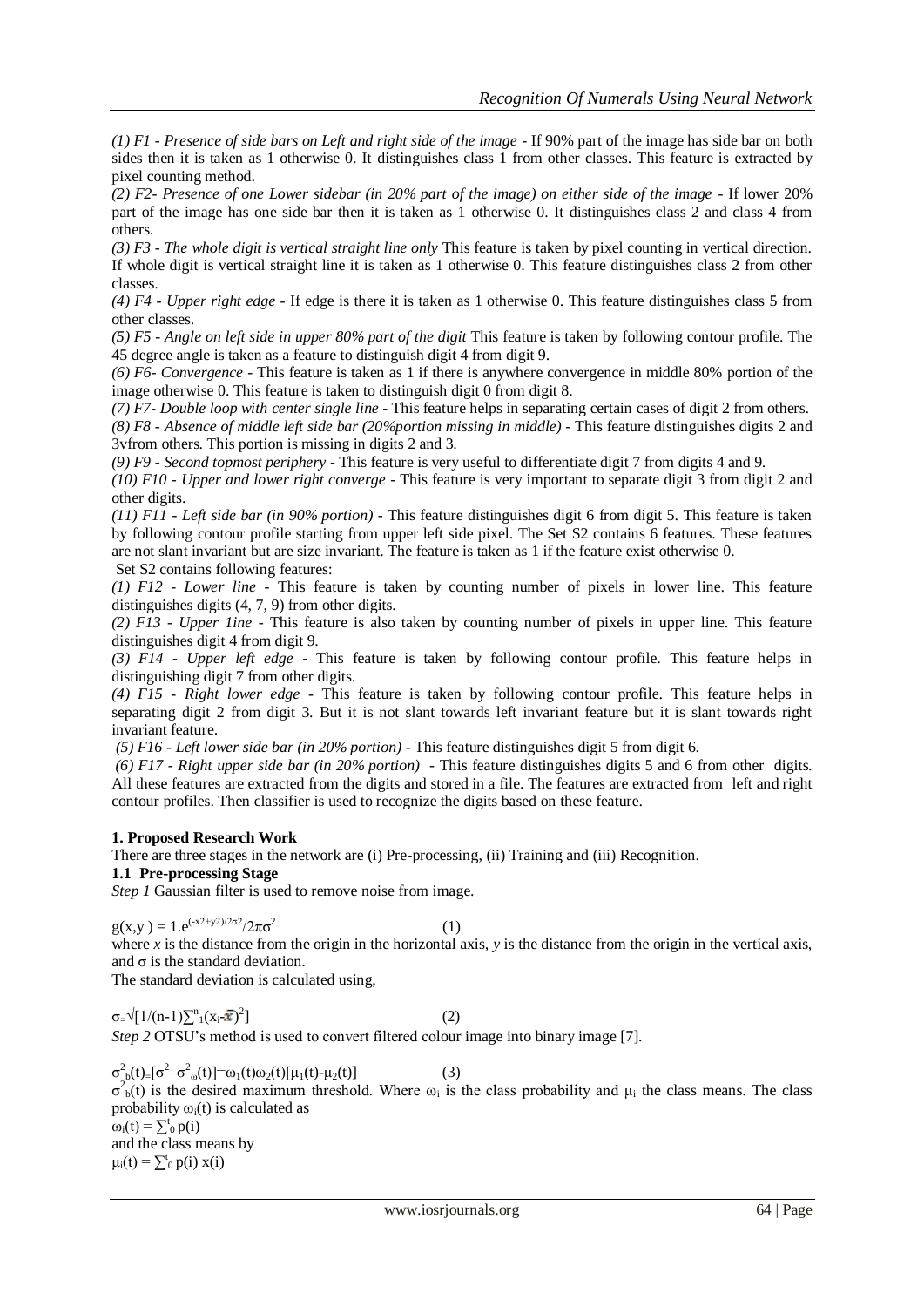*Step 3* A label number is then provided for each binary-connected components, and those labels that share similar characteristics are segmented. The shortest path between each binary component is then find by,

shortestpath $(i,j,k)=min($ shortest path $(i,j,k)$ )  $shortestpath(I,k,k+1)+shortestpath(k,j,k-1)$  (4) It first finds the shortest path (i, j, k) for all (i, j) pairs for  $k = 1$ , and then  $k = 2$ , etc. This continues until  $k = n$ .

*Step 4* These binary images are rescaled by bilinear interpolation method [8] and then extracted. To find the value of the unknown function f at the point  $P = (x, y)$ . It is assumed that the value of f at the four points Q11= (x1, y1), Q12 = (x1, y2), Q21 = (x2, y1), and Q22 = (x2, y2). First linear interpolation is applied in the xdirection by,

 $f(R_1) \approx [(x_2-x)f(Q_{11})/(x_2-x_1)] + [(x-x_1)f(Q_{21})/(x_2-x_1)]$  (5) where  $R_1 = (x, y_1)$ 

 $f(R_2) \approx [(x_2-x)f(Q_{11})/(x_2-x_1)]+[(x-x_1)f(Q_{21})/(x_2-x_1)]$  (6) Where  $R2=(x, y2)$ Interpolation in y-direction is found by,

 $f(P) \approx [(y_2-y) f(R_1)/(y_2-y_1)] + [(y-y_1) f(R_2)/(y_2-y_1)]$  (7) After calculating the interpolation value in the x and y direction, the desired interpolation value  $f(x, y)$  is found by using equations 5, 6 and 7 as,

 $f(x, y) \approx [f(Q_{11})(x_2-x)(y_1-y)/(x_2-x_1)(y_2-y_1)] + [f(Q_{21})(x_2-x)(y_1-y)/(x-x_1)(y_2-y)] + [f(Q_{12})(x_2-x)(y-y_1)/(x_2-x_1)(y_2-y_1)]$  $(y_1)$ ] +  $[f(Q_{22})(x-x_1)(y-y_1)/(x_2-x_1)(y_2-y_1)]$  (8)

*Step 5* The extracted binary images are fed into a multilayer feed-forward back propagation neural network to recognize digits.

#### **1.2Training the Network**

In this paper Three layers network is used.

The simplest among the associative memory model is the feed-forward type of neural network. A multi-layer feed-forward back propagation neural network is used for recognizing handwritten numerals.



Fig 2: Three layers network, two hidden and one output, with 250, 6, 10 neurons respectively for each layer.

The training network consists of three layers the input layer, hidden layer and the output layer. X is the input vector applied to the network through the input layer and the output Y is produced across the output layer. In the case of multilayer network, the NET value is calculated for each neuron layer by layer using,

#### $NET = XW$  (9)

Where X is the input and W is the weight value. An activation function is applied to the NET value to process the NET signal to further layers, and the OUT value is calculated by,

 $OUT = F(XW)$  (10)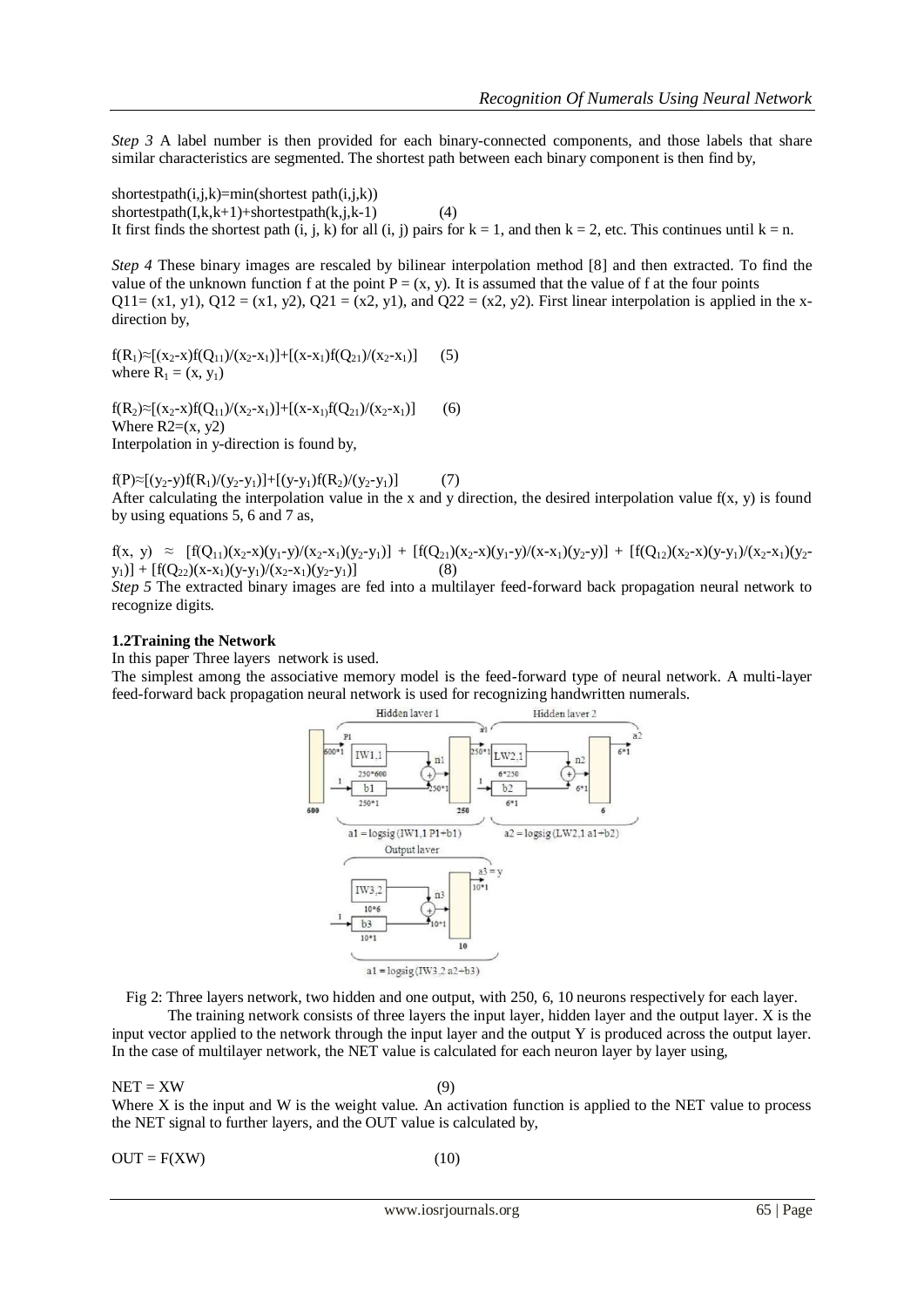For example the target value is set to 1. If the calculated OUT value is not greater than or equal to 1, the desired target value, the back propagation algorithm is applied and the associated weights are adjusted using the Delta rule.[6]

The Delta value is calculated using the formula,

# $\delta = \text{OUT}(1-\text{OUT})(\text{Target}-\text{OUT})$  (11)

Where (Target-OUT) gives the error signal, it is then multiplied by the squashing function OUT(1-OUT). After the Delta value is calculated, it is multiplied with the OUT value of the desired layers neuron, which is then multiplied with the training rate coefficient η as,

### $ΔW=η. Δ .OUT$  (12) After that the result obtained is added to the weight value of the corresponding neuron in the hidden layer to the

 $W(n+1)=W(n)+\Delta W$  (13)

Where W(n) is the value of weight from neuron in the hidden layer to the neuron in the output layer, and  $W(n+1)$  is the weight value after adjustment. After adjustment of weight value, it is multiplied with the input vector X in the hidden layer and the OUT value is calculated.

### **1.3Recognition**

output layer by,

After completion of training, the pre-processed images are fed into the network for recognition. If the given input is same as compared with the trained data stored in memory, the proper image of the digit is extracted and displayed. But if the given input is deformed or distorted, and also the calculated OUT value not the proper then the back-propagation algorithm is used since it propagates backwards and the weight value from the hidden layer to the output layer is adjusted to recalculate the OUT value.

### **IV. RESULTS AND CONCLUSION**

This paper shows implementation of a multi-layer feed-forward back propagation network that recognizes handwritten English numerals. The input image of numerals undergoes three stages namely preprocessing, training and recognition. pre-processing stage plays a vital role and influences the accuracy of recognition. Images of various sizes, shapes undergo pre-processing stage first. The pixel counting technique is used to extract structural features. In this technique, the pixels are detected in each row or column of the portion of the image where feature is to be extracted. The multi-layered feed-forward back propagation network is trained with pre-processed images. The final recognition stage recognizes images of any size and shape as input to the method. We have used three layers network, two hidden and one output, with 250, 6, 10 neurons respectively for each layer.

Finally we can conclude that back propagation neural network seems to be better than other techniques used for recognition and gives accuracy 98%. Still the drawback is similar strokes of two numerals are recognized as one for the other, further research is going on to solve this problem.

| Table I: Network performance     |       |
|----------------------------------|-------|
| Number of layers                 | 3     |
| Input vector                     | 600   |
| No. of neurons in hidden layer 1 | 250   |
| No. of neurons in hidden layer 2 | 6     |
| Neurons in output layer          | 10    |
| Learning rate                    | 1.21  |
| Training performance             | 0.095 |
| No. of epochs                    | 107   |
| Accuracy                         | 98%   |

### **REFERENCES**

- [1] Y. Le Cu, B. Boser, J. S. Denker, D. Henderson, R.E. Howard, W. Hubbard and L. D. Jackel," Handwritten Digit Recognition with a Back-Propagation Network", AT&T Bell Laboratories, Holmdel, N.J.07733 1990.
- [2] Jurgen F, 1997 "Isolated Handprinted Digit Recognition. In: Handbook of Character Recognition and Document Image Analysis," Bunke, H. and P.S.P. Wang (Eds.). World Scientific Publishing Company. ISBN: 10: 981022270X, pp.: 103-121.